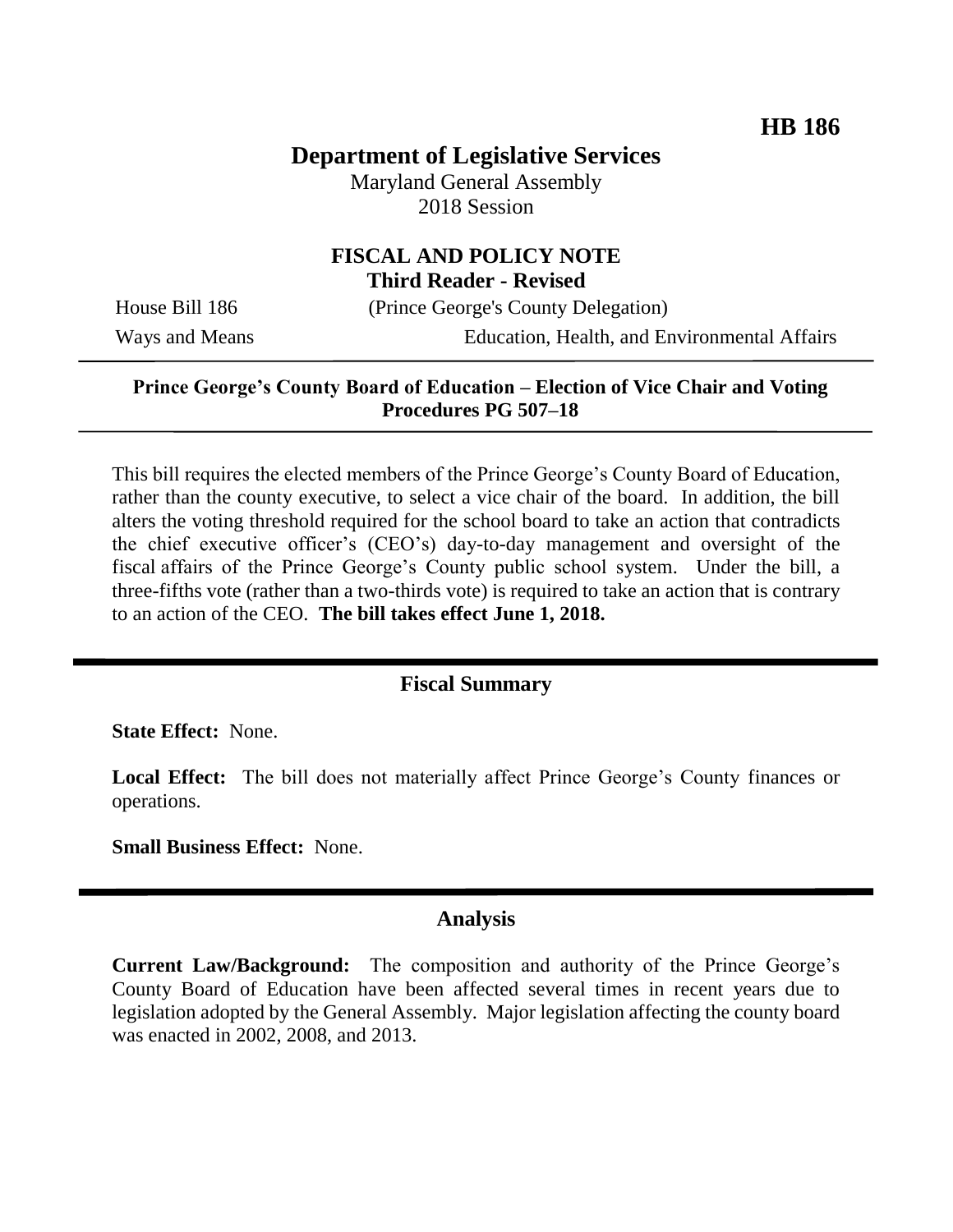Chapter 289 of 2002 eliminated the then-existing Prince George's County Board of Education and established a new county board of education. The new board consisted of nine voting members jointly appointed by the county executive and the Governor from a list of nominees submitted by the State Board of Education. At least four voting members had to have management experience, at least three members had to possess a high level of knowledge concerning education, at least one member had to be a parent of a student in a Prince George's County public school, and at least one member had to have knowledge or experience in the education of students with disabilities. In addition to the nine voting members, one student with limited voting privileges served on the new board. The new board members took office June 1, 2002, and their terms expired December 3, 2006.

Chapter 289 also eliminated the existing Prince George's County Superintendent of Schools position and replaced it with a CEO. The CEO acted as the executive officer, secretary, and treasurer of the new board and was responsible for the overall administration of the county public school system. The new board employed and established the salary of the CEO. The CEO's contract, which could not exceed four years, provided that continued employment was contingent on demonstrable improvement in student performance and successful management of the school system. The provisions establishing the CEO and the CEO's responsibilities expired on June 30, 2006.

Chapter 289 also required the CEO to select and establish salaries for a Chief Academic Officer (CAO), a Chief Financial Officer (CFO), and a Chief Accountability Officer for the Prince George's County public school system. The selection of officers and establishment of officers' salaries were subject to the approval of the new board. The CAO and the chief accountability officer positions expired on June 30, 2006, but the CFO position continued past that date.

Pursuant to Chapter 289, on December 4, 2006, a newly elected board replaced the appointed board. The board consisted of nine elected members and one student member. Four were elected from the county at-large, and the remaining five were each elected from a different school board district.

Chapters 348 and 349 of 2008 repealed the statutory position of CFO for the Prince George's County public school system and established, following the 2010 general election, a board structure that eliminated the four at-large members and established nine school board districts.

Chapter 147 of 2013 altered the membership of the board by adding four appointed members to the existing elected board. The county executive appoints three members with certain experience requirements, and the county council appoints one member who must be a parent of a student in the county school system. If a seat held by an elected member becomes vacant, the county executive must appoint a qualified individual for the remainder

HB 186/ Page 2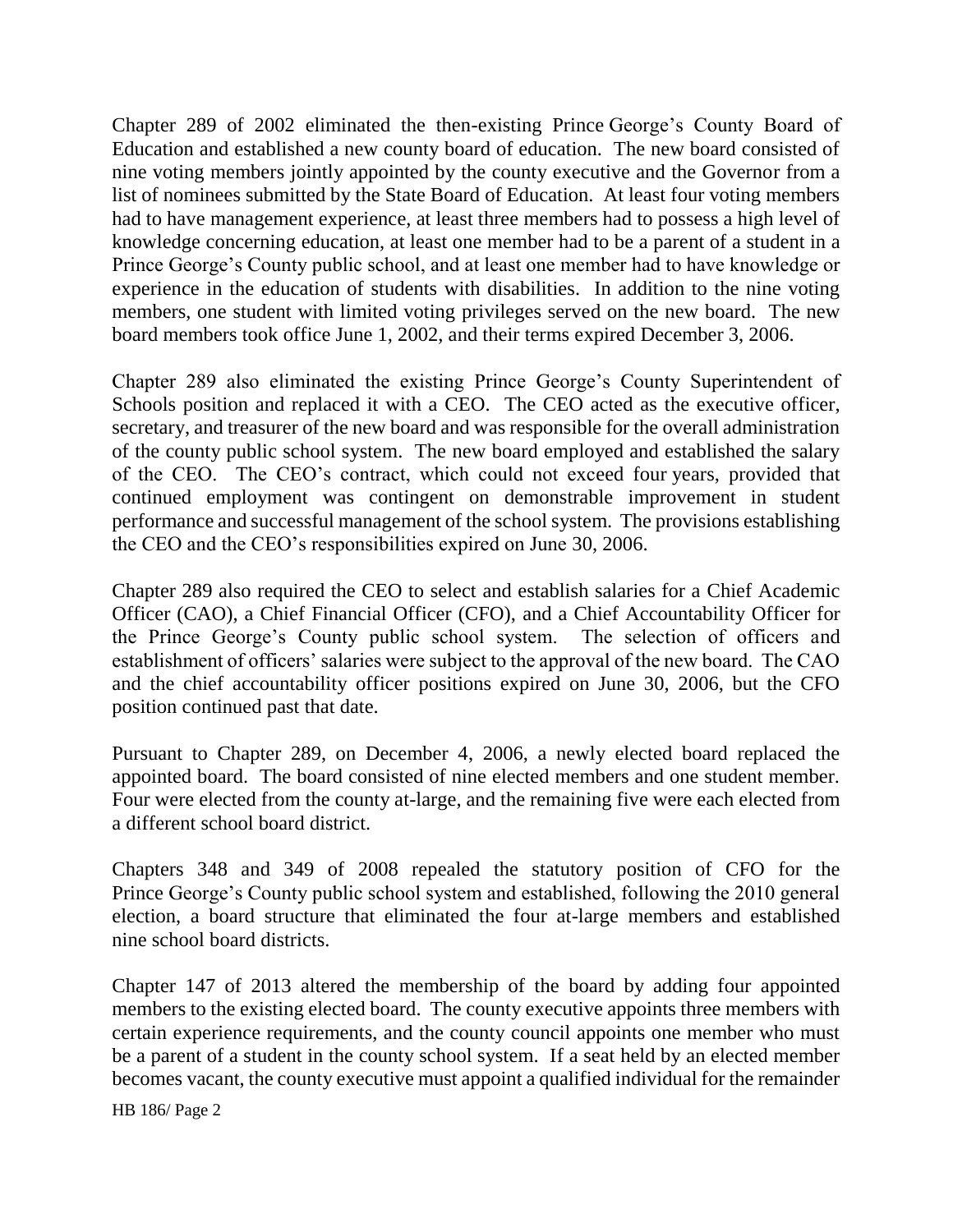of the term, with the appointment subject to rejection by a two-thirds vote of the county council. Chapter 147 also enhanced the authority of the Prince George's County superintendent of schools and designated the position as the CEO. Further, the legislation provided the county executive additional authority to select the CEO while reducing the authority of the county board of education.

#### *Local Boards of Education in Maryland*

The Prince George's County Board of Education is 1 of 4 hybrid school boards in the State consisting of both elected and appointed members. There is 1 appointed school board in the State and 19 have elected boards. **Appendix – Local Boards of Education** shows the selection methods, terms of office, and membership of the 24 local boards of education.

# **Additional Information**

**Prior Introductions:** HB 1565 of 2017 passed the House and received a hearing in the Senate Education, Health, and Environmental Affairs Committee, but no further action was taken.

**Cross File:** None.

**Information Source(s):** Prince George's County; Department of Legislative Services

| <b>Fiscal Note History:</b> | First Reader - February 13, 2018        |
|-----------------------------|-----------------------------------------|
| nb/hlb                      | Third Reader - March 23, 2018           |
|                             | Revised - Amendment(s) - March 23, 2018 |

Analysis by: Eric F. Pierce Direct Inquiries to:

(410) 946-5510 (301) 970-5510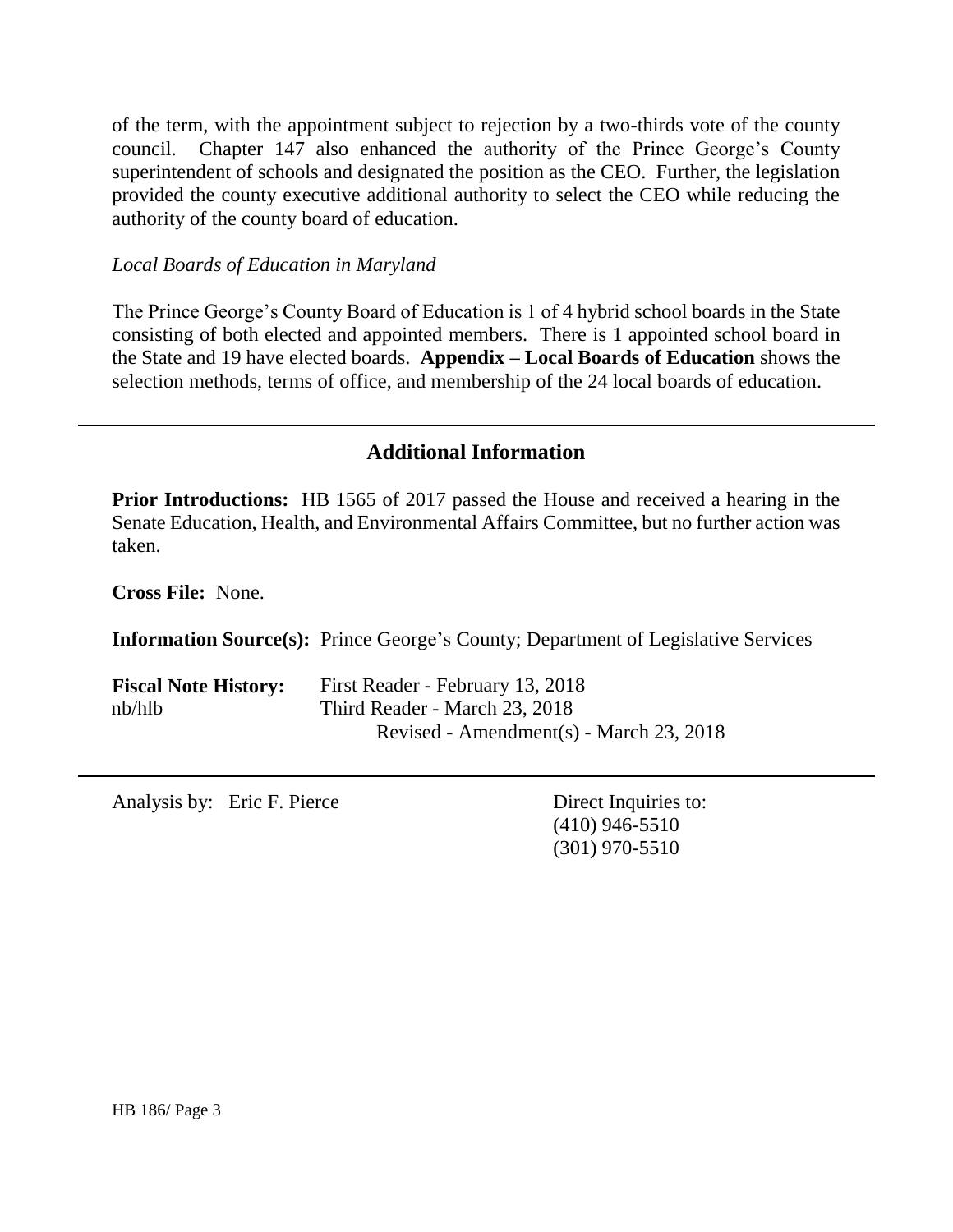# **Appendix − Local Boards of Education**

| <b>School System</b>        | <b>Number of</b><br><b>Members</b> | <b>Term</b> |              | <b>Means of Selection</b> <sup>1</sup>                                                                             |
|-----------------------------|------------------------------------|-------------|--------------|--------------------------------------------------------------------------------------------------------------------|
| Allegany                    | 6                                  | 4 years     | E            | 5 from county at large<br>1 student (nonvoting, one-year term)                                                     |
| Anne Arundel <sup>2</sup>   | 8                                  | 4 years     | E            | 7 from councilmanic districts<br>1 student (one-year term)                                                         |
| Baltimore City <sup>3</sup> | 10                                 | 3 years     | $\mathbf{A}$ | 9 from city at large<br>1 student (one-year term)                                                                  |
| Baltimore <sup>4</sup>      | 12                                 | 4 years     | A/E          | 4 from county at large (appointed)<br>7 from councilmanic districts (elected)<br>1 student (one-year term)         |
| Calvert                     | 6                                  | 4 years     | E            | 2 from county at large<br>3 from commissioner districts<br>1 student (nonvoting, one-year term)                    |
| Caroline                    | $\tau$                             | 4 years     | A/E          | 3 elected from school board districts<br>2 appointed from county at large<br>2 students (nonvoting, one-year term) |
| Carroll                     | 11                                 | 4 years     | E            | 5 from county at large<br>5 commissioners ex officio (nonvoting)<br>1 student (nonvoting, one-year term)           |
| Cecil                       | 6                                  | 4 years     | E            | 5 from commissioner districts<br>1 student (nonvoting, one-year term)                                              |
| Charles                     | 8                                  | 4 years     | E            | 7 from county at large<br>1 student (nonvoting, one-year term)                                                     |
| Dorchester                  | $\tau$                             | 4 years     | E            | 5 from councilmanic districts<br>2 students (nonvoting, one-year term)                                             |
| Frederick                   | $8\,$                              | 4 years     | E            | 7 from county at large<br>1 student (nonvoting, one-year term)                                                     |
| Garrett                     | 6                                  | 4 years     | E            | 2 from county at large<br>3 from commissioner districts<br>1 student (nonvoting, one-year term)                    |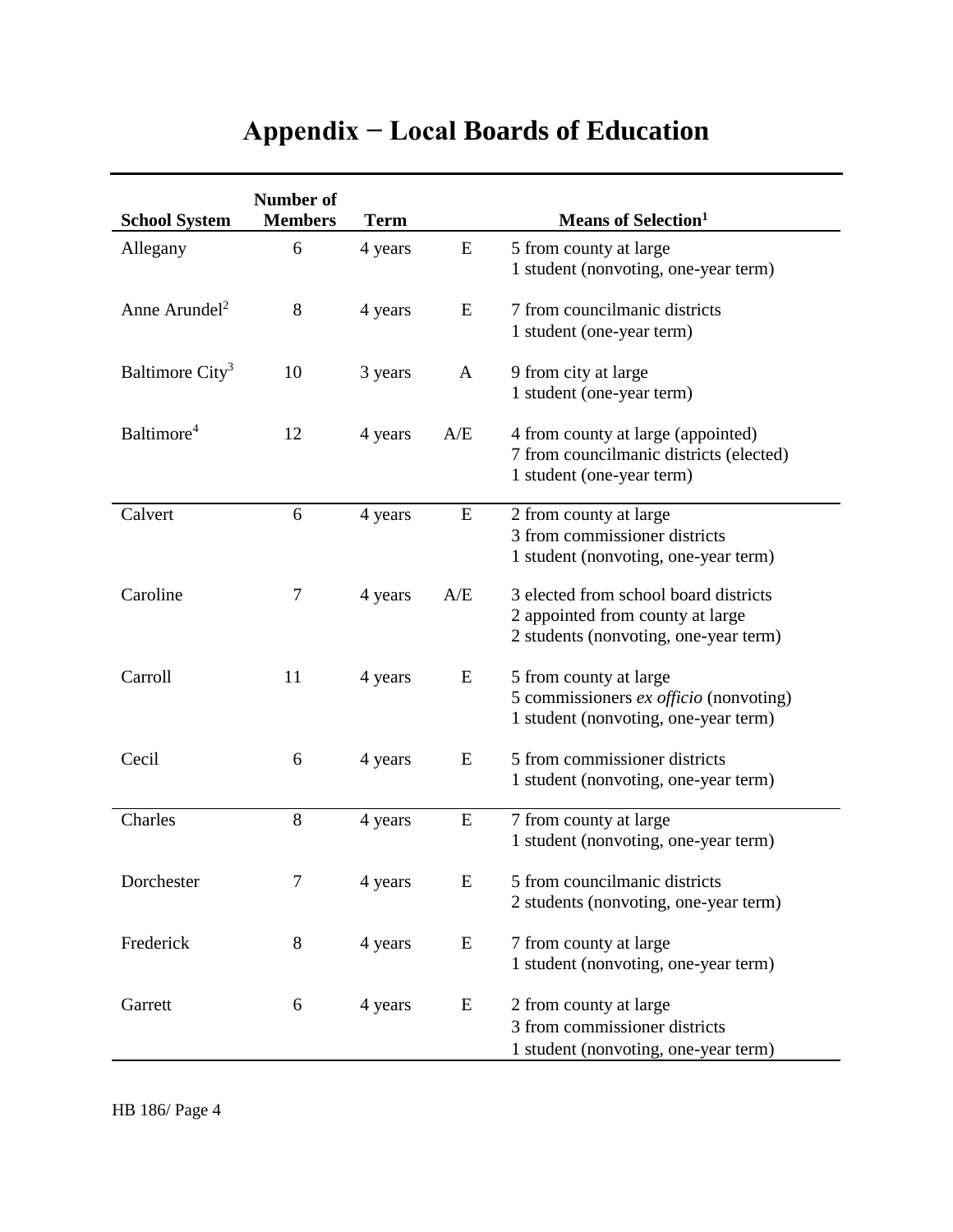| <b>School System</b>         | Number of<br><b>Members</b> | <b>Term</b> |           | <b>Means of Selection</b> <sup>1</sup>                                                                                                              |
|------------------------------|-----------------------------|-------------|-----------|-----------------------------------------------------------------------------------------------------------------------------------------------------|
| Harford                      | 11                          | 4 years     | A/E       | 6 elected from councilmanic districts<br>3 appointed from county at large<br>1 superintendent $ex$ officio (nonvoting)<br>1 student (one-year term) |
| Howard                       | $8\,$                       | 4 years     | E         | 2 from county at large<br>5 from councilmanic districts<br>1 student (one-year term)                                                                |
| Kent                         | 6                           | 4 years     | E         | 5 from county at large<br>1 student (nonvoting, one-year term)                                                                                      |
| Montgomery                   | 8                           | 4 years     | E         | 2 from county at large<br>5 from school districts<br>1 student (one-year term)                                                                      |
| Prince George's <sup>5</sup> | 14                          | 4 years     | A/E       | 9 elected from school board districts<br>4 appointed by county<br>1 student (one-year term)                                                         |
| Queen Anne's                 | 7                           | 4 years     | E         | 1 from county at large<br>4 from commissioner districts<br>2 students (nonvoting, one-year term)                                                    |
| St. Mary's                   | 6                           | 4 years     | E         | 1 from county at large<br>4 from commissioner districts<br>1 student (nonvoting, one-year term)                                                     |
| Somerset                     | 5                           | 4 years     | E         | All from commissioner districts                                                                                                                     |
| Talbot                       | 9                           | 4 years     | ${\bf E}$ | 7 from school board districts<br>2 students (nonvoting, one-year term)                                                                              |
| Washington <sup>6</sup>      | 8                           | 4 years     | E         | 7 from county at large<br>1 student (nonvoting, one-year term)                                                                                      |
| Wicomico <sup>7</sup>        | 7                           | 4 years     | E         | 5 from councilmanic districts                                                                                                                       |
| Worcester                    | 10                          | 4 years     | ${\bf E}$ | 2 from county at large<br>7 from commissioner districts<br>3 students (nonvoting, one-year term)                                                    |